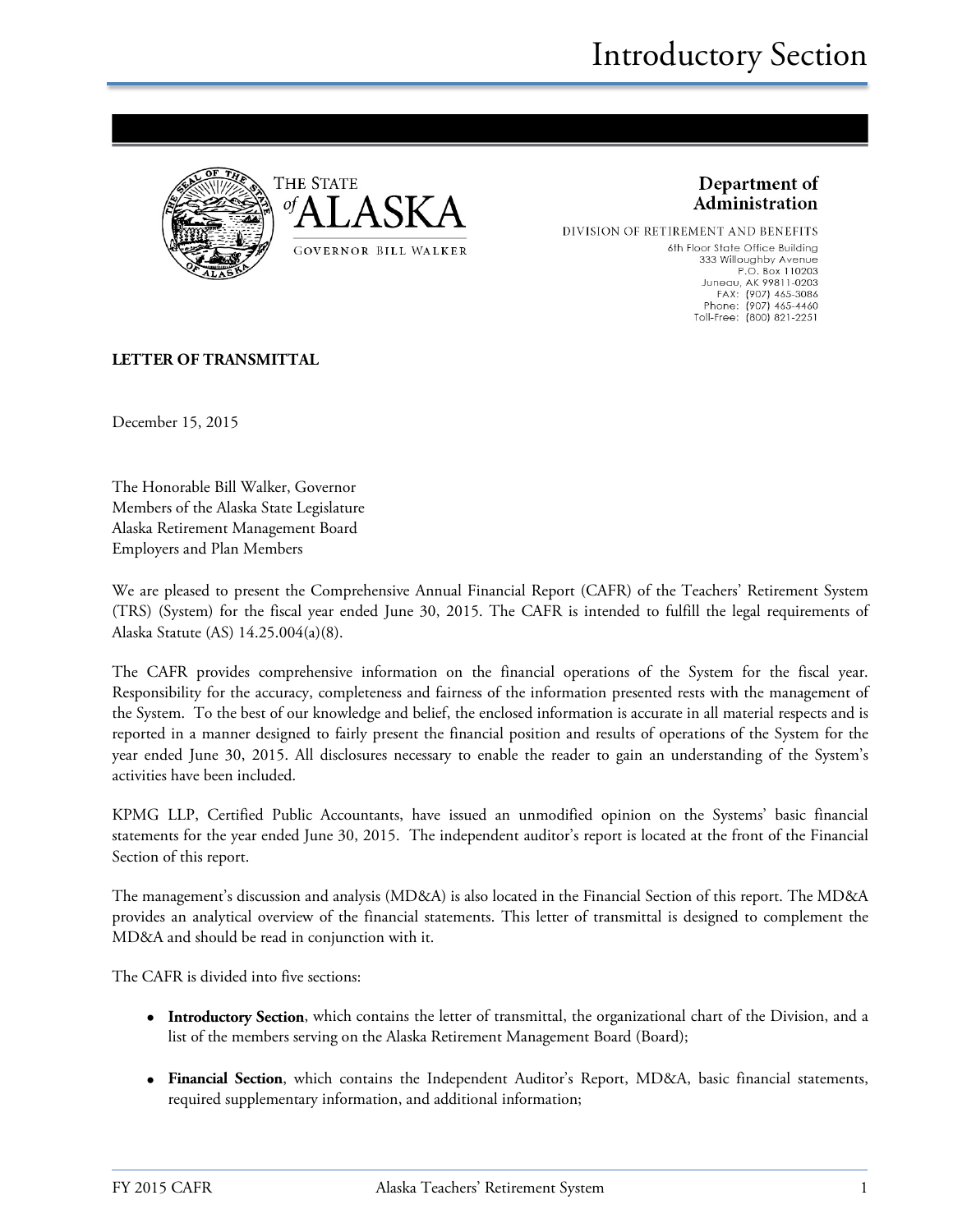- **Investment Section**, which contains a report prepared by the investment consultant, a report on investment activity, investment results, and various investment schedules;
- **Actuarial Section**, which contains the Actuarial Certification letter and the results of the most current annual actuarial valuation; and
- **Statistical Section**, which includes additional information related to financial trends, demographic and economic information, and operating information.

#### **Profile of the System**

The System was established in 1955 to provide pension benefits to teachers and other eligible participants. Postemployment health care benefits were added in July 1, 1975. Senate Bill 141, signed into law on July 27, 2005, closed the Defined Benefit (DB) Plan effective July 1, 2006, to new members and created a Defined Contribution (DC) Plan for members first hired on or after July 1, 2006. Beginning in fiscal year 2007, the System consists of: (1) the DB Plan and (2) the DC Plan. This report includes both plans. The DB Plan includes the pension plan and the Alaska Retiree Health Care Trust (Tiers I and II). The DC Plan includes the defined contribution retirement trust, occupational death and disability plan, retiree major medical plan, and the health reimbursement arrangement plan (Tier III).

#### **Reporting Entity**

The System is considered a component unit of the State of Alaska (State) for financial reporting purposes. Due to the closeness of the System's relationship to the State, it is included in the State of Alaska CAFR as a fiduciary fund.

The Commissioner of the Department of Administration, appointed by the Governor, is responsible for administering the System. In order to meet the statutory requirements of administering the System, the Commissioner appoints the Plan Administrator of the Division of Retirement and Benefits (Division). The Plan Administrator is responsible for the daily operations of the System.

The Board, constituted effective October 1, 2005, replaced the Teachers' Retirement Board (effective July 1, 2005) and the Alaska State Pension Investment Board (effective October 1, 2005).

The Board is responsible for:

- adopting investment policies and developing investment objectives;
- providing a range of investment options and establishing the rules by which participants can direct their investments among those options, when applicable;
- establishing crediting rates for members' individual contribution accounts, when applicable;
- assisting in prescribing policies for the proper operation of the System;
- coordinating with the System Administrator to have actuarial valuations performed;
- reviewing actuarial assumptions and conducting experience analyses;
- contracting for an independent audit of actuarial valuations and external performance calculations; and
- reporting the financial condition of the Systems to the Governor, Legislature, and individual employers participating in the System.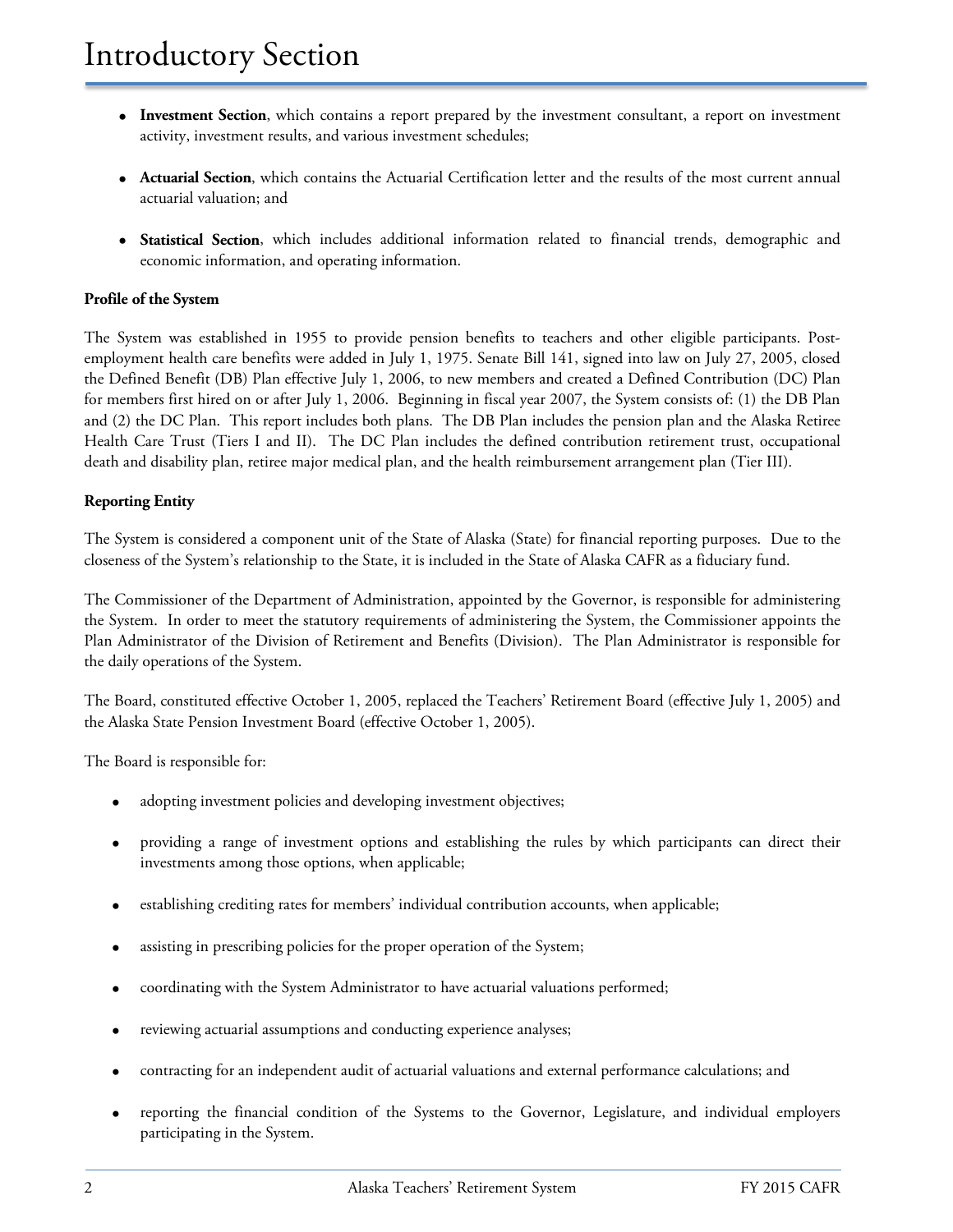#### **Major Initiatives**

The System continues to make progress on several on-going projects. Most of these efforts are focused on improving customer service, technology, methods for employers to submit information, methods for members to obtain information, and continued compliance with accounting requirements of the Governmental Accounting Standards Board (GASB) and the Financial Accounting Standards Board (FASB), as applicable.

The System continues to assess and retool its communication efforts, which include printed handbooks, newsletters, and website content. The System strives to ensure that all communication material is clear, accurate, and user-friendly.

The System strives to provide the highest degree of customer service to all members. The Division continues to enhance and develop the central Member Services Section with the goals of improving phone service, provide faster processing of all customer requests, and improving member education services.

The System continues to offer a broad array of fairs and seminars directed toward both active members and employers, with the goal to assist employers with successful marketing of the plans, educating members about all benefits available from early career through to retirement, encouraging healthy living, and how to best use the health plan.

#### **Funding Requirements**

The System's consulting actuary, Buck Consultants, presented the results of the June 30, 2014, actuarial valuation report to the Plan Administrator, Division, and the Board. The assumptions and benefits are explained in the Actuarial Section of this report.

Based on the most recent valuation report dated June 30, 2014, the System's DB Plan has a funding ratio (actuarial value of DB Plan assets divided by actuarial liabilities for pension and postemployment healthcare benefits) of 61.2%. The DB Plan's unfunded actuarial accrued liability (actuarial liability minus actuarial value of DB plan assets) totals approximately \$3.8 billion. The unfunded liability continues to be addressed at all levels of the State. The Governor's budget proposes to provide funding to System's employers in order to maintain an appropriate level of employer contributions while also paying the actuarially determined contribution rate adopted by the Board.

#### **Investments**

On June 30, 2015, the DB Plan's investment portfolio was valued at \$7.7 billion and earned a 3.30% return for the fiscal year ended June 30, 2015. The DC Plan's investment portfolio was valued at \$327.9 million for the fiscal year ended June 30, 2015. Over the past five years ending June 30, 2015, the DB Plan's investments earned a 10.96% return. The Board has statutory oversight of the System's investments and the Department of Revenue, Treasury Division, provides staff for the Board. Actual investing is performed by investment officers in the Treasury Division or by contracted external investment managers. The Board reviews and updates investment policies and strategies and is responsible for safeguarding invested assets.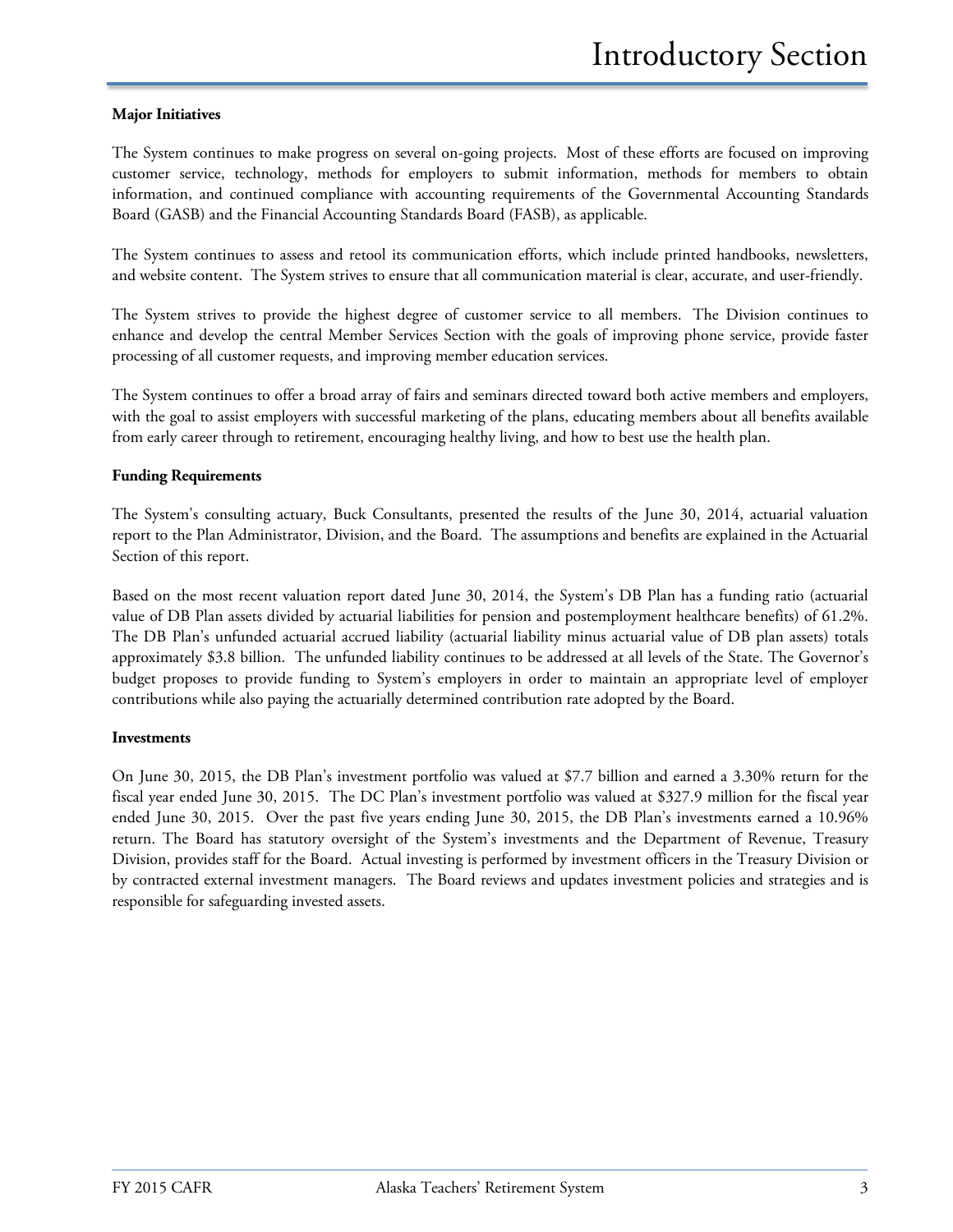#### **Accounting System**

This CAFR has been prepared to conform to the principles of accounting and reporting established by the GASB. Specific accounting treatments are detailed in the Notes to the Financial Statements found in the Financial Section of this report.

#### **Internal Controls**

Division management is responsible for establishing and maintaining a system of internal controls to protect System assets from loss, theft, or misuse and to ensure adequate accounting data is compiled for the preparation of financial statements in conformity with generally accepted accounting principles. The cost of internal control should not exceed anticipated benefits; the objective is to provide reasonable, rather than absolute, assurance that the financial statements are free of any material misstatements.

#### **Awards**

The Government Finance Officers Association of the United States and Canada (GFOA) awarded a Certificate of Achievement for Excellence in Financial Reporting to the System for its CAFR for the fiscal year ended June 30, 2014. The Certificate of Achievement is a prestigious national award that recognizes conformance with the highest standards of preparation of state and local government financial reports.

In order to be awarded a Certificate of Achievement, a government entity must publish an easily readable and efficiently organized CAFR. This report must satisfy both U.S. generally accepted accounting principles and applicable legal requirements.

A Certificate of Achievement is valid for a period of one year. We are confident our current CAFR continues to meet the Certificate of Achievement Program's requirements and are submitting it to the GFOA for consideration.

Additionally, the Public Pension Coordinating Council (PPCC) awarded the Public Pension Standards Award for Funding and Administration certificate for the fiscal year ended June 30, 2015.

The Public Pension Standards Award for Funding and Administration certificate is valid for a period of one year. The Division is confident the System will continue to meet the standards award requirements and will apply to the PPCC for consideration in 2016.

#### **Acknowledgements**

The preparation of this report is made possible by the dedicated services of the staff of the Department of Administration, Division of Retirement and Benefits; Department of Law; and the Department of Revenue, Treasury Division. This report is intended to provide complete and reliable information as a basis for making management decisions, as a means of determining compliance with legal provisions, and as a means of determining responsible stewardship of the System's financial resources.

The report is available on the web at doa.alaska.gov/drb/trs/trscafr.html and mailed to those who submit a formal request. This report forms the link between the System and the membership. The cooperation of the membership contributes significantly to the success of the System. We hope the employers and plan members find this report informative.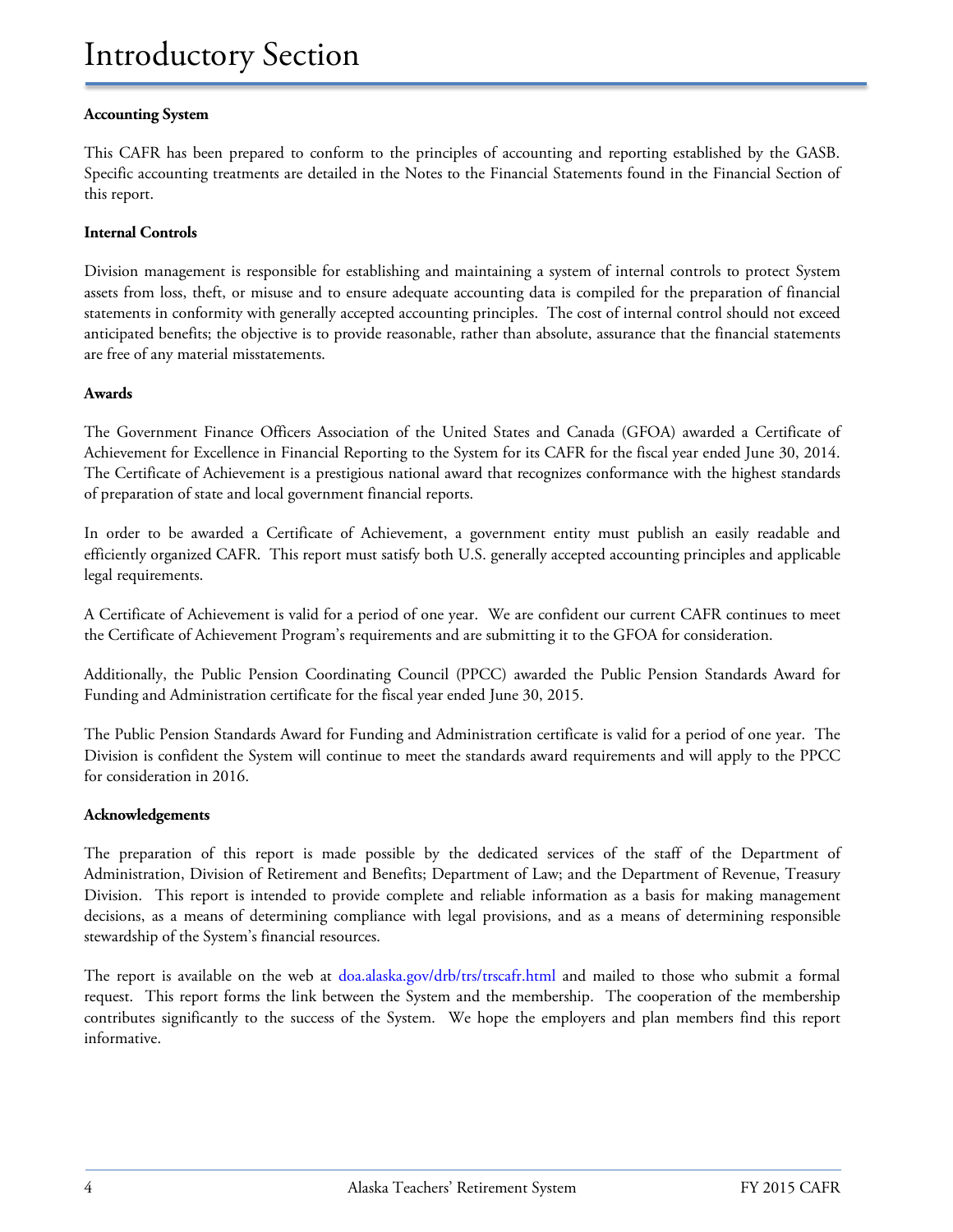Introductory Section

We are grateful to the Alaska Retirement Management Board, staff, advisors, and to the many people who have diligently worked to assure the successful operation of the System.

Respectfully submitted,

Fauch

Sheldon Fisher John Boucher Commissioner Deputy Commissioner

Jim Puckett Michaud Michele Michaud Chief Operations Officer Chief Health Official

 $\overline{\overline{}}$ jethy  $a$ 

Kathy Lea Kevin Worley

Chief Pension Officer Chief Financial Officer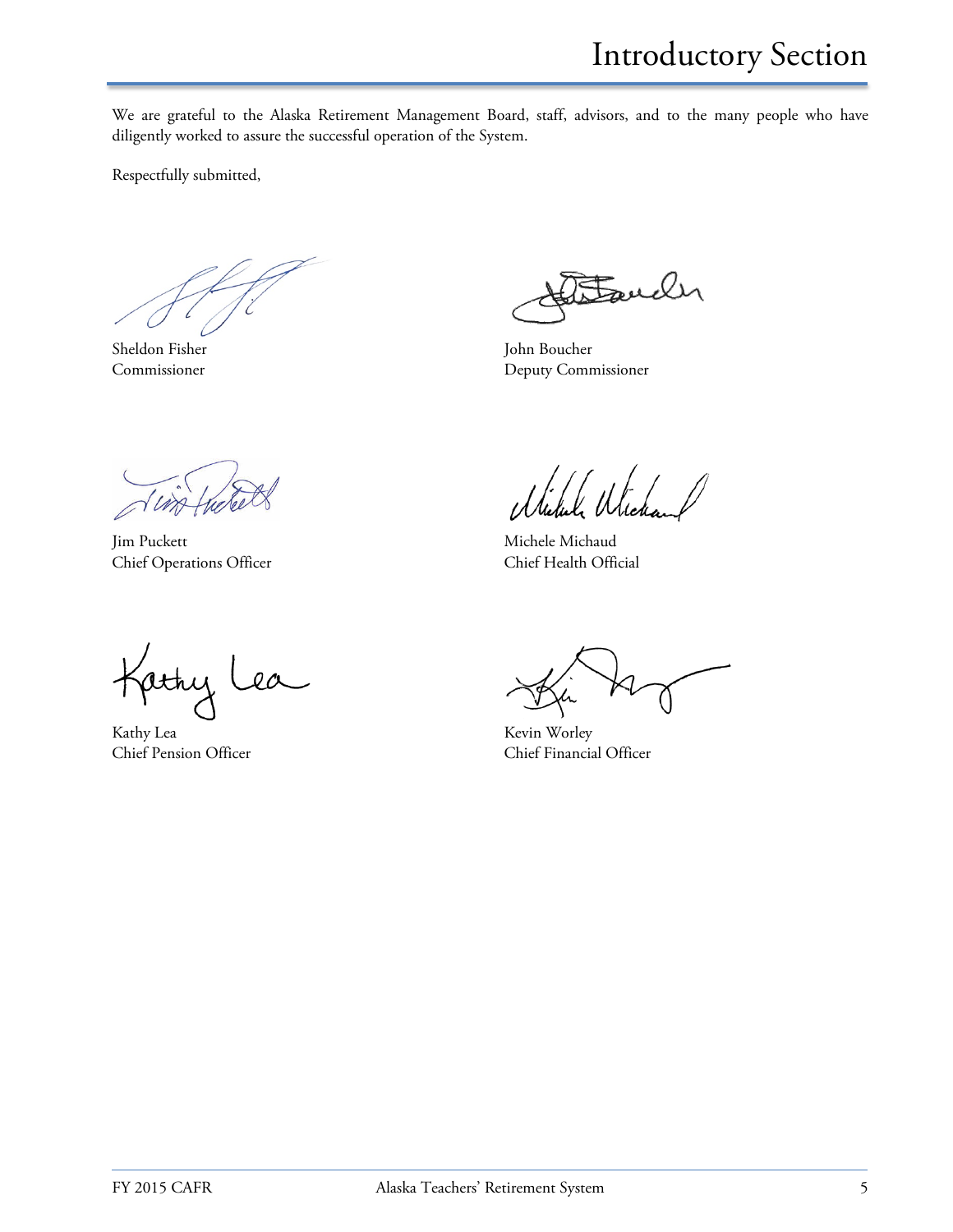Government Finance Officers Association

# Certificate of Achievement for Excellence in Financial Reporting

Presented to

# **Alaska Teachers' Retirement System**

For its Comprehensive Annual Financial Report for the Fiscal Year Ended

June 30, 2014

hay *R. Emo*r

Executive Director/CEO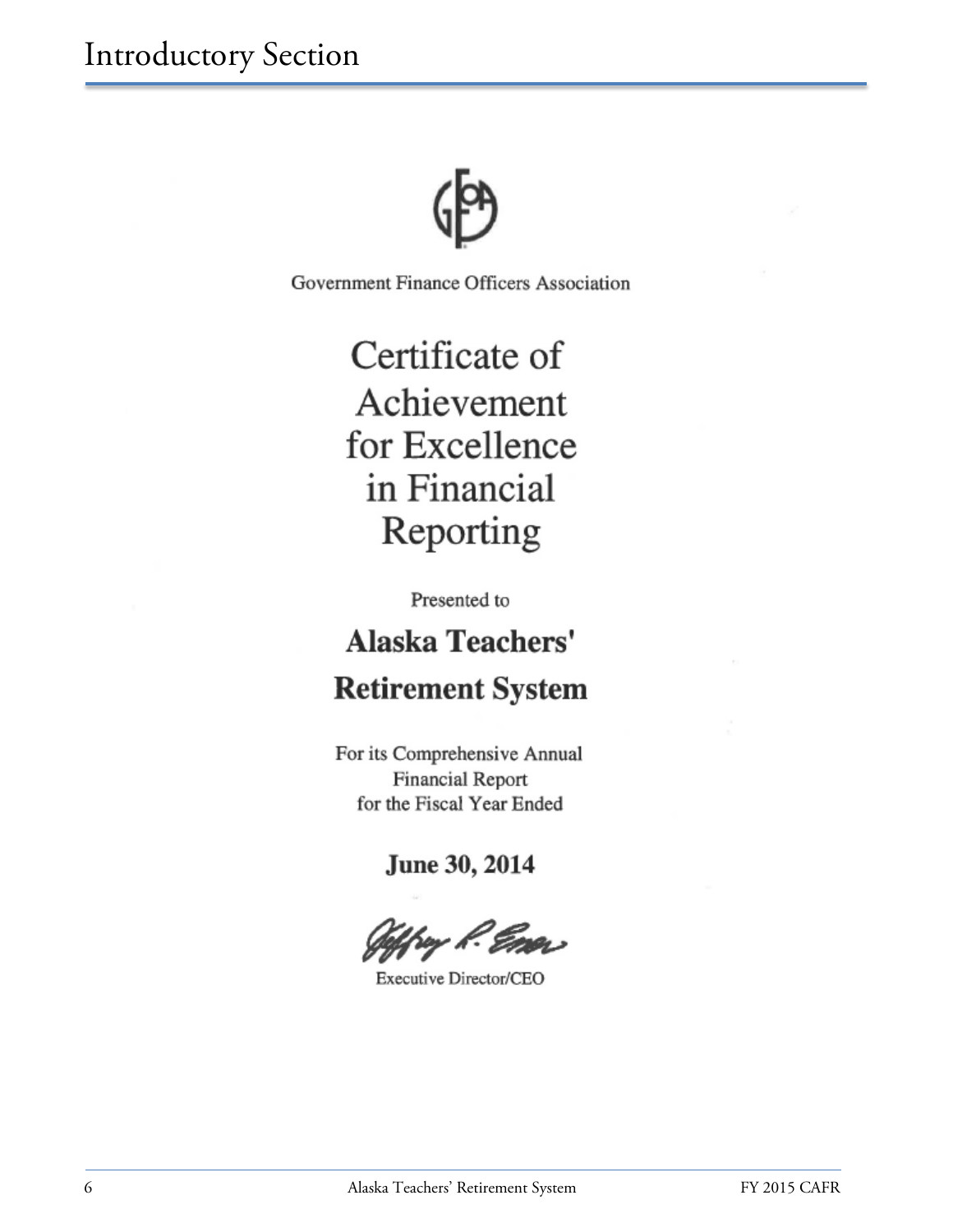

### Public Pension Coordinating Council

## *Public Pension Standards Award For Funding and Administration 2015*

Presented to

## *Alaska Teachers' Retirement System*

In recognition of meeting professional standards for plan funding and administration as set forth in the Public Pension Standards.

*Presented by the Public Pension Coordinating Council, a confederation of*

National Association of State Retirement Administrators (NASRA) National Conference on Public Employee Retirement Systems (NCPERS) National Council on Teacher Retirement (NCTR)

alan Hilimple

Alan H. Winkle Program Administrator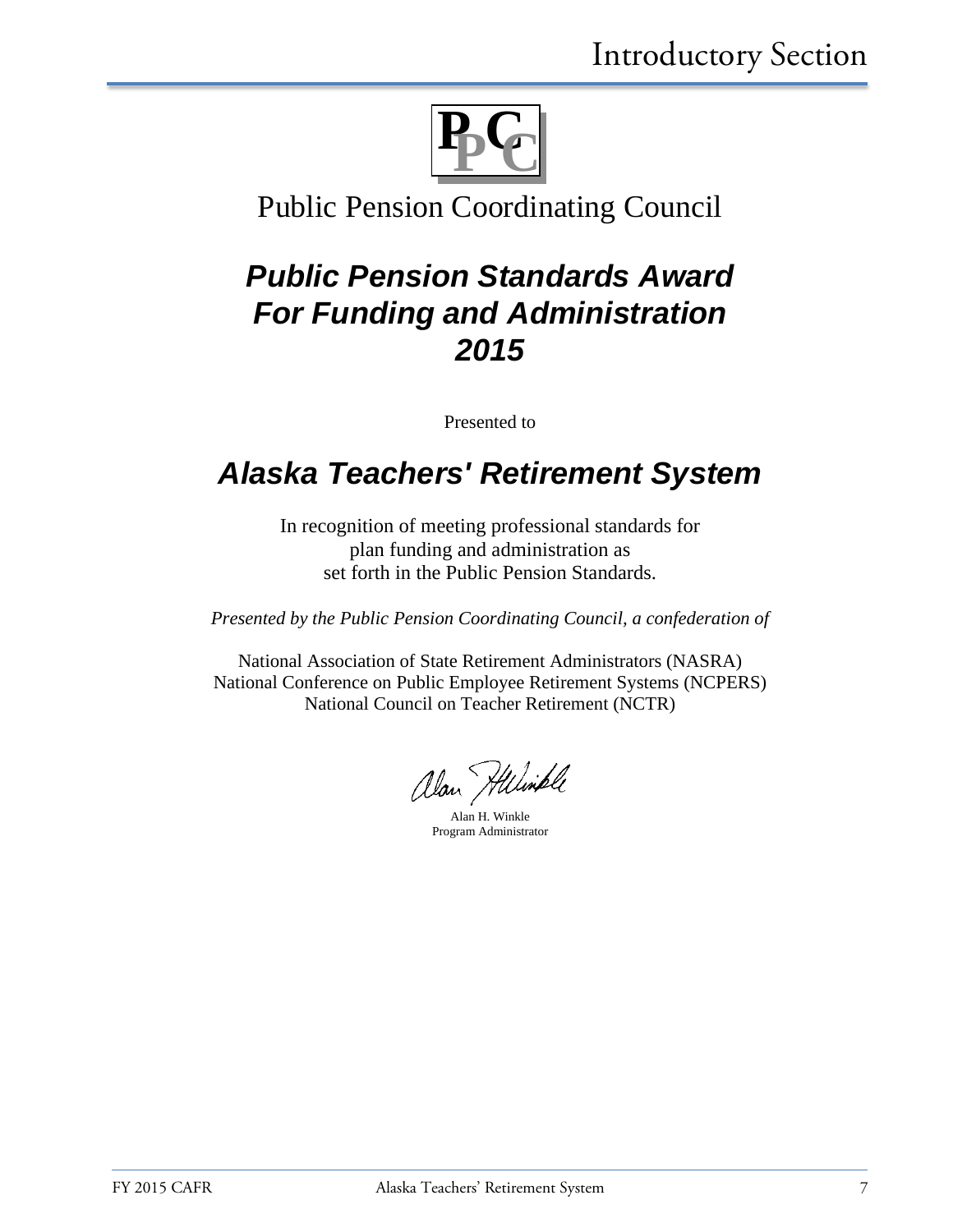### **ORGANIZATION CHART**

**As of June 30, 2015**

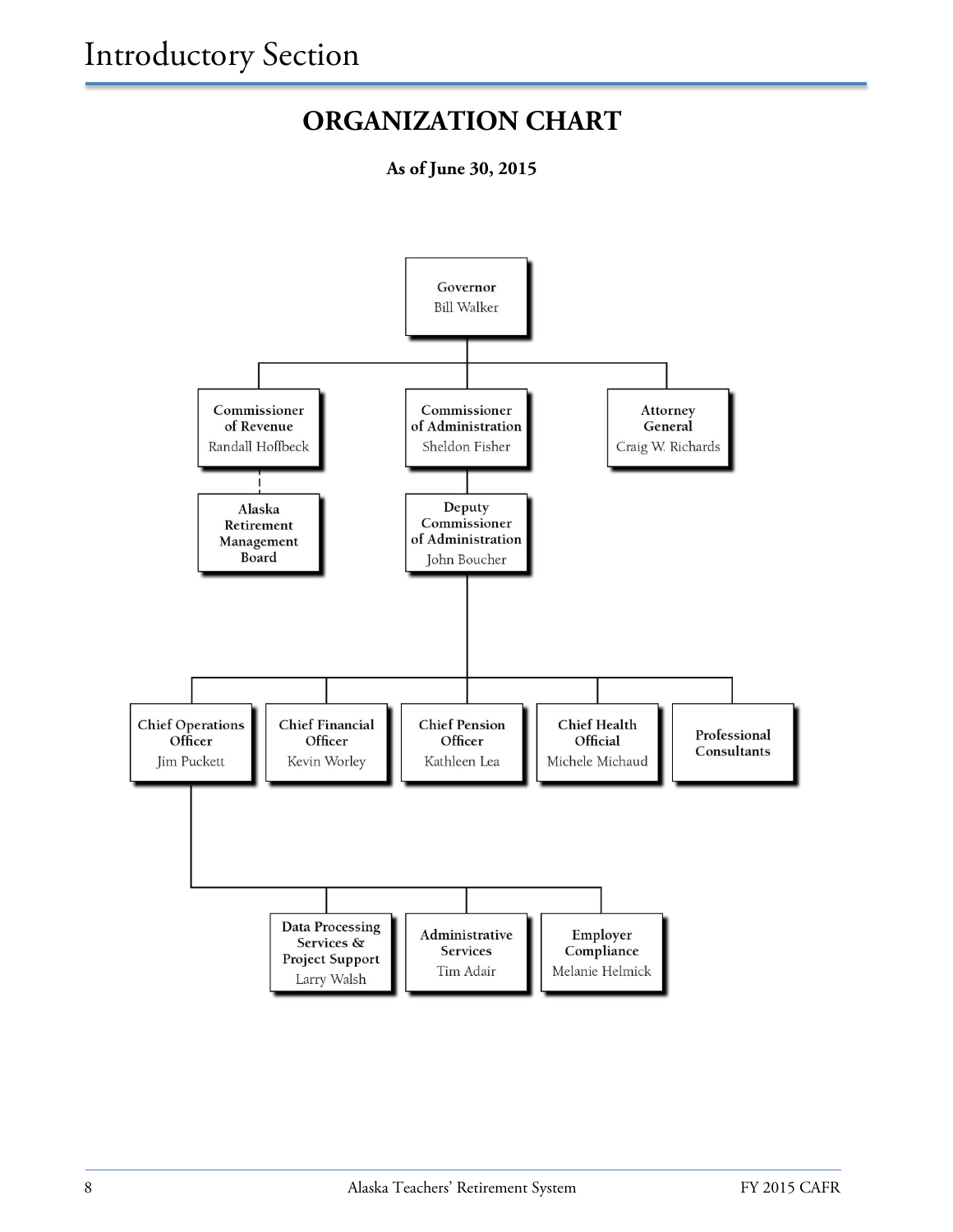#### **Section Responsibilities**

The **Member Services Section** is responsible for providing comprehensive retirement counseling to the participating members and employers in the plan. This section appoints members to retirement and maintains benefit payment information.

The **Health Plan Administration Section** is responsible for the administration of health, disability, and life insurance. This section provides benefits counseling and plan change information to the membership.

The **Financial Services Section** is responsible for maintaining the employee and employer records and accounts in each of the plans administered by the Division, producing financial statements and reports, and assuring compliance with Internal Revenue Service requirements.

The **Data Processing Services and Project Support Section** supports the information systems the System uses. Responsibilities include planning, development, data base design, programming, and operational support of the data processing systems, including the Local Area Network.

The **Administrative Services Section** is responsible for budget preparation, fiscal management of appropriations, procuring professional services, supplies, and equipment. The section manages the System's record center containing the member's physical records and performs other administrative functions such as legislative tracking and personnel management.

| <b>Professional Consultants</b> |                                      |                                      |
|---------------------------------|--------------------------------------|--------------------------------------|
| <b>Consulting Actuary</b>       | Third-Party Healthcare Claim         | <b>Consulting Physicians</b>         |
| <b>Buck Consultants</b>         | Administrator                        | Ward Hurlburt, M.D.                  |
| Denver, Colorado                | Aetna Life Insurance Company         | Deborah Lessmeir, M.D.               |
| Gabriel Roeder Smith            | Lexington, Kentucky                  | Mayanandi Than, M.D.                 |
| Denver, Colorado                | Moda Health / Delta Dental of Alaska | Juneau, Alaska                       |
|                                 | Portland, Oregon                     | Terrence Tauschek                    |
| <b>Independent Auditors</b>     | PayFlex Systems USA, Inc.            | Anchorage, Alaska                    |
| <b>KPMG LLP</b>                 | Omaha, Nebraska                      | Thomas Rogers, M.D.                  |
| Anchorage, Alaska               | HealthSmart Benefit Solutions, Inc.  | Ford, Washington                     |
|                                 | Charleston, West Virginia            | First Medical Advisory Group Inc.    |
| <b>Benefits Consultants</b>     |                                      | Salem, Oregon                        |
| <b>Buck Consultants</b>         | <b>Legal Counsel</b>                 | Michael Fraser                       |
| Denver, Colorado                | Joan Wilkerson                       | San Diego, California                |
| Maximus Federal Services        | Siobhan McIntyre                     | Mountain State Orthopedic Consulting |
| Reston, Virginia                | Kevin Dilg                           | Eagle, Idaho                         |
|                                 | <b>Assistant Attorney Generals</b>   | Objective Medical Assessments Corp.  |
| <b>IT Consultants</b>           | Juneau, Alaska                       | Seattle, Washington                  |
| Computer Task Group             | Ice Miller LLP                       |                                      |
| Applied Microsystems, Inc.      | Indianapolis, Indiana                |                                      |
| Anchorage, Alaska               |                                      |                                      |
| Alaska IT Group                 |                                      |                                      |
| Juneau, Alaska                  |                                      |                                      |

A list of investment consultants can be found on pages 69-70 and on the Schedule of Investment Management Fees on pages 78-79.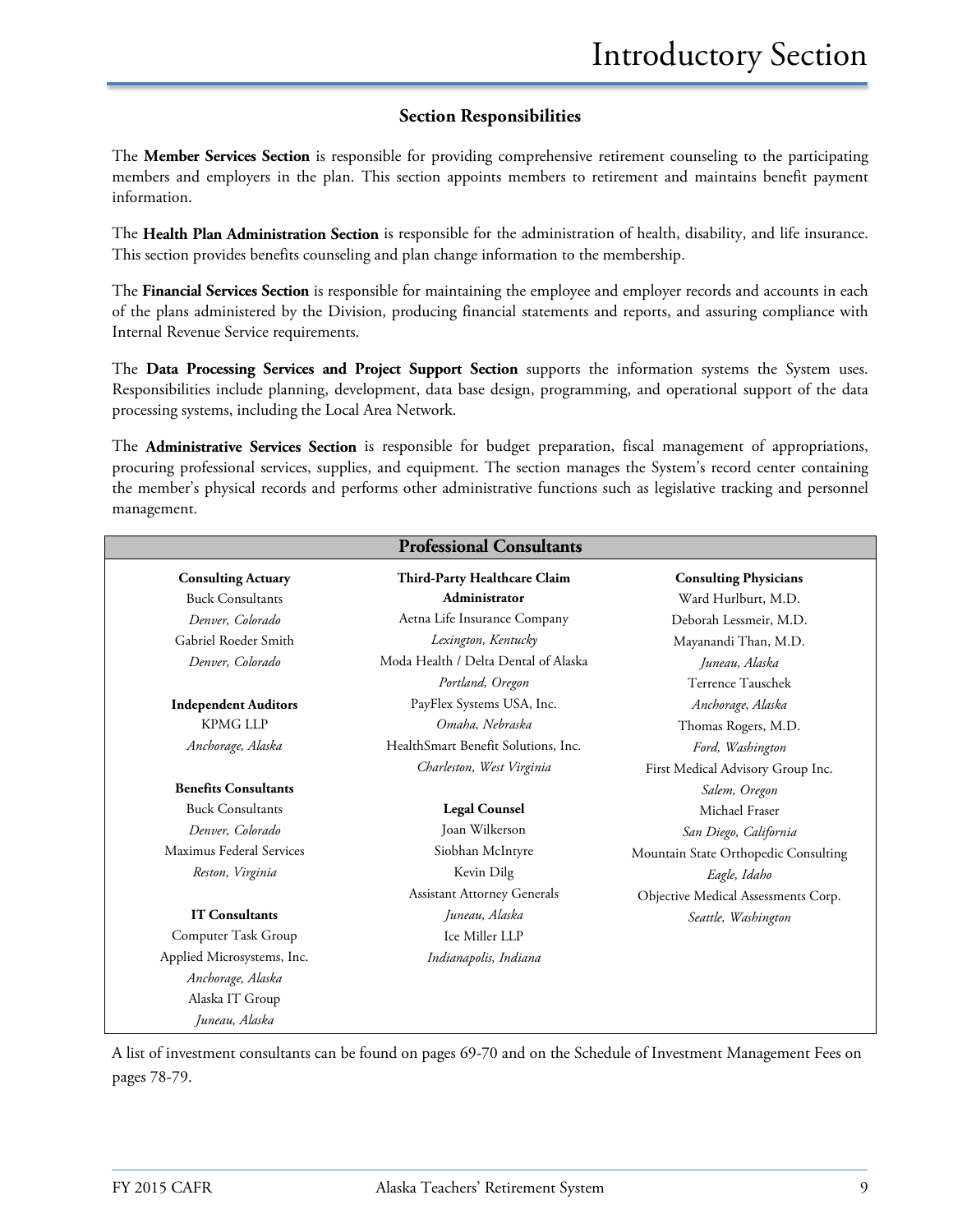### **Alaska Retirement Management Board**

**As of June 30, 2015**

**Gail (Anagick) Schubert, Chair,** is the Chief Executive Officer and General Counsel for the Bering Straits Native Corporation, and President/CEO of several of its subsidiary entities. She is an attorney licensed to practice law in the states of Alaska and New York. Mrs. Schubert serves as Chair of the Alaska Native Heritage Center, Chair of Akeela Treatment Services, Chair of the Alaska Retirement Management Board, Vice Chair of the Alaska Native Justice Center, Vice Chair of Khoanic Broadcast Corporation, Treasurer of the Bering Straits Native Corporation, and as a board member of the Alaska Federation of Natives, and the Alaska Native Arts Foundation. She is also a member of the Alaska Rural Justice and Law Enforcement Commission. Mrs. Schubert received her undergraduate degree from Stanford University, and holds a law degree and master's degree in business administration from Cornell University.

**Sam Trivette, Vice-Chair,** is on the national executive board of the American Federation of Teachers retirees and was formerly President of the Retired Public Employees of Alaska. Mr. Trivette retired from public service after more than 32 years serving as Chief Probation Officer, Director of Community Corrections, Executive Director of the Parole Board, and as a probation and correctional officer. He is President of Quality Corrections Services, and on the board of directors of the Alaska Public Employees Association. Mr. Trivette has also served as an officer in a number of national and statewide professional organizations as well as many not-for-profit organizations around Alaska. He has a bachelor's degree in psychology from the University of Alaska Anchorage and has completed postgraduate work in public administration, law and psychological counseling.

Gayle W. Harbo, Secretary, retired after teaching mathematics in Fairbanks for 25 years. She also served as math department chair, as advanced placement coordinator, on the district curriculum, evaluation and budget committees, and twice as chair of the Lathrop Self-Evaluation for Accreditation Committee. Ms. Harbo is a member of Alpha Delta Kappa, AARP, National Retired Teachers of Alaska, Fairbanks Retired Teachers Association, National Council of Teacher Retirement (NCTR) Systems, NCTR Education Committee, and the Alaska Teachers' Retirement Board. She is also a co-manager of a family trust. Ms. Harbo was named Alaska Teacher of the Year in 1989. She holds a Bachelor of Science in mathematics from North Carolina State University, and a master's degree in teaching from the University of Alaska Fairbanks, and has completed an additional 40 hours in mathematics, counseling, law and finance.

**Tom Brice** is the Business Representative for the Alaska District Council of Laborers administering the contracts in Southeast Alaska for Laborers Local 942 and Public Employees Local 71. He was elected to the position of Vice President of Laborers Local 942 in 2011, and has sat on the negotiating team for the state contract with Public Employees Local 71 for the past three contracts. Prior to this position, Mr. Brice was the Apprenticeship Outreach Coordinator for the Alaska Works Partnership. Here he developed and managed a statewide program focused on assisting qualified rural Alaskans to gain entrance to the various registered Alaskan Building Trade apprenticeships. Mr. Brice also served in the Alaska State House of Representatives between the 18th and 21st legislatures. He has a bachelor's degree from the University of Alaska Fairbanks.

**Sheldon Fisher**, Commissioner of the Department of Administration, was appointed by Governor Walker in December 2014. Mr. Fisher was born and raised in Ashland, Oregon, and attended Brigham Young University (BYU), where he graduated with honors with a degree in economics. After BYU, Mr. Fisher went on to receive a law degree from Yale Law School and worked for a time for the law firm of Latham & Watkins. In 1994, Mr. Fisher left Latham & Watkins to pursue a career in telecommunications, working first for Hughes Electronics, and later, as the General Manager of Sprint's Broadband Wireless business. Mr. Fisher came to Alaska in 2004 taking a position as Senior Vice President of Sales and Product Marketing for Alaska Communications Systems, where he was responsible for all customer facing organizations, including all revenue generation. In 2010, Mr. Fisher resigned from ACS in order to run for Congress.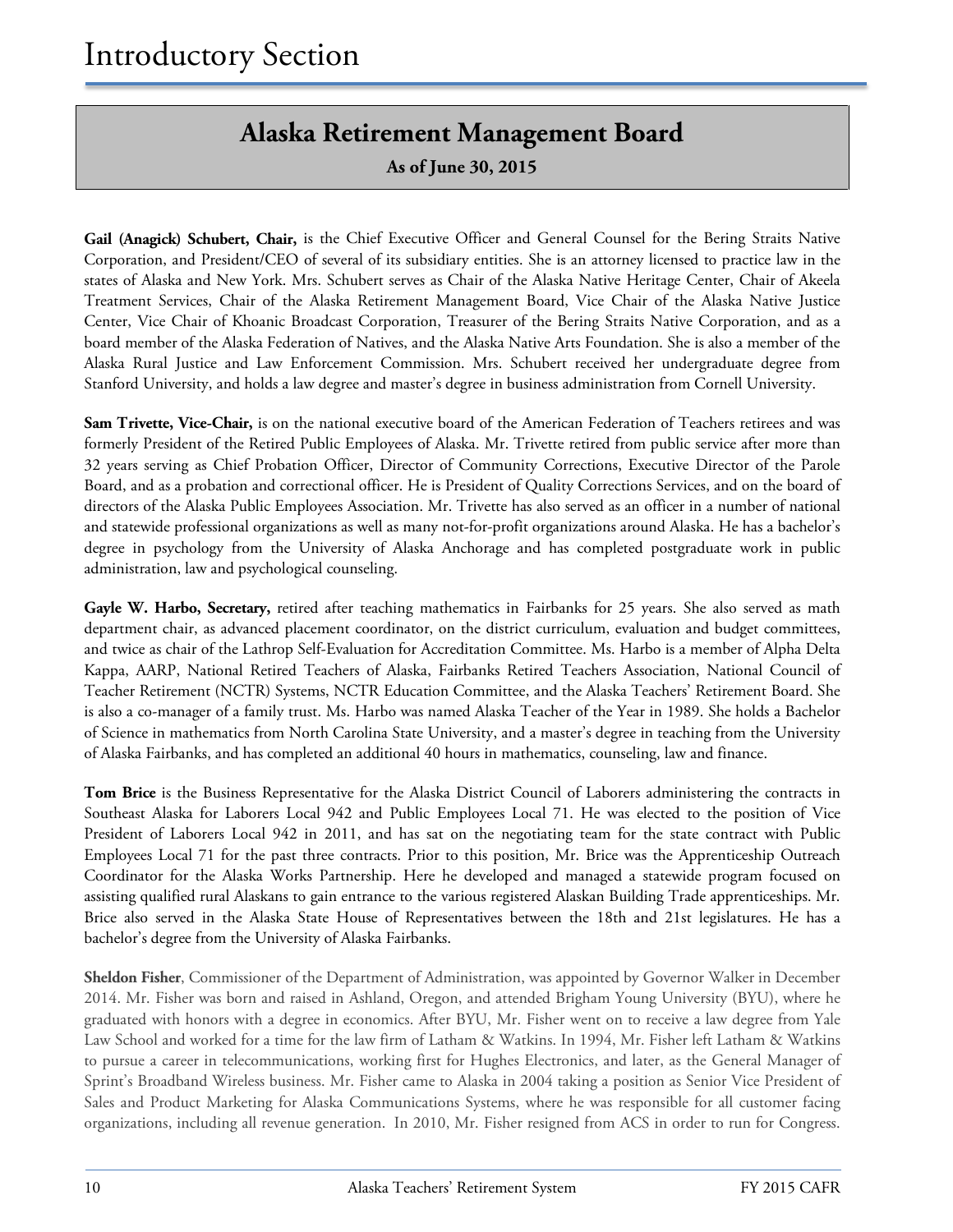In 2011, Mr. Fisher joined McKinley Capital Management, LLC, as the Chief Operating Officer, where he was responsible for the day to day administrative and general business operations of McKinley Capital. Mr. Fisher brings 20 years of management experience focusing on operations, technology infrastructure and marketing. Mr. Fisher has been married to his wife, Christine, for 26 years, and they are the parents of 7 children.

**Randall Hoffbeck,** Commissioner of the Department of Revenue, was appointed by Governor Walker in December 2014. Mr. Hoffbeck has 30 plus years of experience in tax administration, valuation, and appraisal of real estate, as a contractor to the Tax Division from 1999-2001, and then as Petroleum Property Assessor for the State of Alaska from 2001-2006. In that capacity, he was the lead appraiser in the valuation and administration of tax assessments on all oil and gas properties in the State of Alaska. From 2006-2011 Mr. Hoffbeck served as the Director of Administration and Finance and CFO for the North Slope Borough before being appointed Chief of Staff in 2012. In late 2012 he retired from government service to focus on the completion of a Master of Divinity Degree which was completed in October 2014. Mr. Hoffbeck and his wife Cindy have just returned from serving with a short term Christian medical mission team in Kenya.

**Kristin Erchinger** is currently finance director for the city of Seward, having worked for the city in finance positions since 1994 including a year serving simultaneously as finance director and acting city manager. She became the finance director in 2000. Ms. Erchinger is past president of the Alaska Government Finance Officers Association and represents that organization in the Alaska Municipal League. She also served on the Providence Alaska Region Board, the Graduate Medical Education Committee, the Alaska Municipal League Board, and the Board of the American Society for Public Administration, Alaska Chapter. Ms. Erchinger earned bachelor's degrees in international studies and Japanese language and literature, both from the University of Washington, and a master's degree in public administration from the University of Alaska Anchorage.

**Martin Pihl** came to Alaska in 1962 to work for Ketchikan Pulp Company, becoming President and General Manager in 1987 until his retirement in 1994. He then served as Acting Executive Director for the Alaska Permanent Fund Corporation in 1994-1995. Mr. Pihl serves as a director of National Bank of Alaska and on Wells Fargo Bank's Alaska Statewide Advisory Board, as Chairman of the Board of Governors of the Alaska Timber Insurance Exchange, and as a regent for Pacific Lutheran University. He is also a member of several advisory boards including Holland America-Westmark- Ketchikan Advisory Board, Ketchikan Ports and Harbors Advisory Board, and Alaska Airlines Southeast Alaska Community Advisory Board. Mr. Pihl holds a bachelor's degree in accounting from the University of Washington and has been a CPA since 1958.

**Sandra Ryan** is a mathematics and tech prep instructor at West Valley High School in Fairbanks, and has been a teacher since 1988. Ms. Ryan teaches Advanced Placement computer science as well as Advanced Placement statistics and accounting. She has worked as a member of two accreditation teams: one for Lathrop High School, the other for West Valley High School. She has served on Professional Learning Teams at West Valley High School, been appointed to the Fairbanks North Star Borough School District Teacher Evaluation team, and was recently nominated as BP Teacher of Excellence. She is a member of the National Education Association Alaska Board of Directors, and a member of the Fairbanks Education Association, serving for the past five years as treasurer. She is also manager of a family trust. Ms. Ryan earned a Bachelor's degree in communication at the University of Texas, Austin, Texas; a Bachelor's degree in mathematics at St. Edward's University, Austin, Texas; and a master's degree in computer science engineering at the University of Alaska Fairbanks. She was appointed by Governor Parnell to a seat reserved for a Teachers' Retirement System representative.